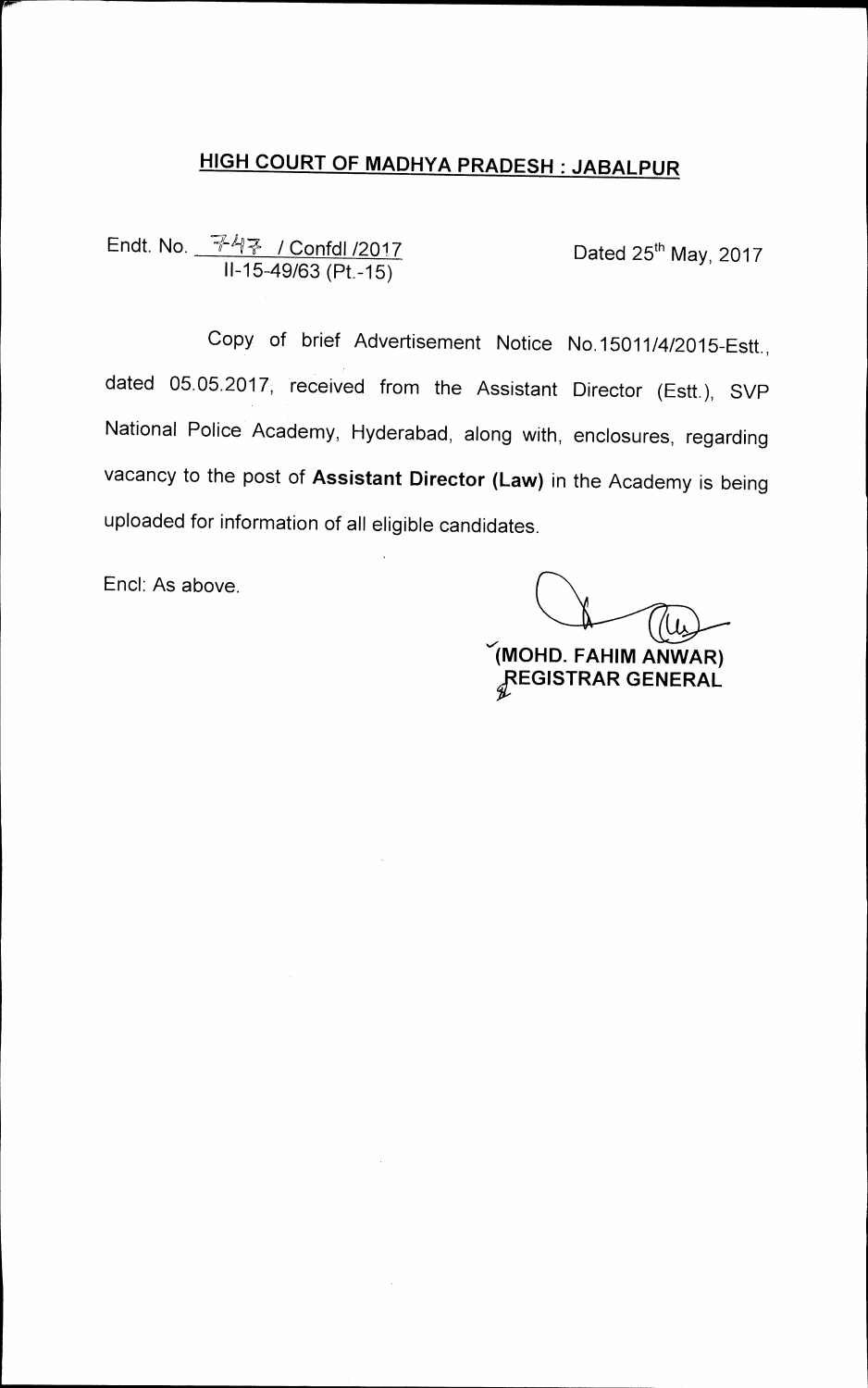## सरदार वल्लभभाई पटेल राष्ट्रीय पुलिस अकादमी **SARDAR VALLABHBHAI PATEL NATIONAL POLICE ACADEMY titcott : eiAmq) :** *(Government of India: Ministry of Home Affairs)*  **WIATI - 500 052 : Hyderabad — 500 052**

#### \*\*\*

#### **No.15011/4/2015-Estt.**

**Dated, 13'(May, 2017** 

#### **To**

- **1) All Ministries / Departments of Government of India.**
- **2) The Chief Secretaries to Governments of all States / UTs.**
- **3) The Directors General / Inspectors General of all States / UTs.**
- **4) The Heads of all CAPFs.**
- **5) High Courts of all States / UTs.**
- **6) All Recognised Universities.**
- **Sub: Nominations for filling up one post of Assistant Director (Law) in the SVP National Police Academy, Hyderabad on deputation basis for a period of one year - regarding.**  \* \* \*

**Sir,** 

**Nominations are invited 'for one post of "Assistant Director (Law)", General Central Service Group-A, Gazetted, Non-Ministerial, in this Academy on deputation for a period of one year.** 

**2. The eligibility criteria (educational qualifications, experience, etc) and details of the post are furnished in the enclosed Annexure — I. The candidates who apply for the post will not be allowed to withdraw their candidature subsequently.** 

3. It is requested that the above post may kindly be circulated among all Departments / **Institutions / Offices under your charge and also hosted on their websites. The nominations of eligible officers along with, (a) their bio-data in the prescribed proforma (Annexure — II) duly attested, (b) Attested copies of Annual Confidential Reports for the last five years ( from 2012- 13 to 2016-17), (c) details of major and minor penalty for the last 10 years and (d) Certificate(s) of Integrity, Vigilance and Cadre Clearance, may please be forwarded to this Academy through proper channel at the earliest and in any case not later than six weeks (42 days) from the date of issue of this letter. The details including Prescribed Proforma and eligibility conditions etc are**  also available on SVP NPA website: www.svpnpa.gov.in.

**4. Application received after the last date or application incomplete in any respect or those not accompanied by the documents/information mentioned in para-3 above will NOT be considered. The Cadre Controlling Authorities may ascertain that the particulars of the nominated officers are correct as per the service records and meeting the eligibility criteria. While forwarding the nominations, the present post, pay scale of the post held by the officer and basic pay of the nominated officers may please be indicated without fail.** 

**Find is issued with the approval of Director.**<br> **Madhya Pradesh 1 , Y s faithfully, YlIcj Coke oi ,, r End: Annexure- I & II. ?MI (Aprita** l Assistant *Director*(Eatt) **tA 6G for favour of information to:**  Ree **India, Ministry of Home Affairs, North Block, The Secretary to the Government of example Secretary to the Soveringent of inqual ministry of Fronce Analis, North Blook,**<br>New Delhi – 110 001.<br>The Secretary, Union Public Service Commission (UPSC), Dholpur House, Shahjahan **New Delhi — 110 001. - Road, New Delhi — 110 069. .V.P^tsjational Police Academy, Hyderabad (040) 24015151 to 58 (8 Lines) Fax (040) 24015179 e-mail infosvpnpa.gov.in**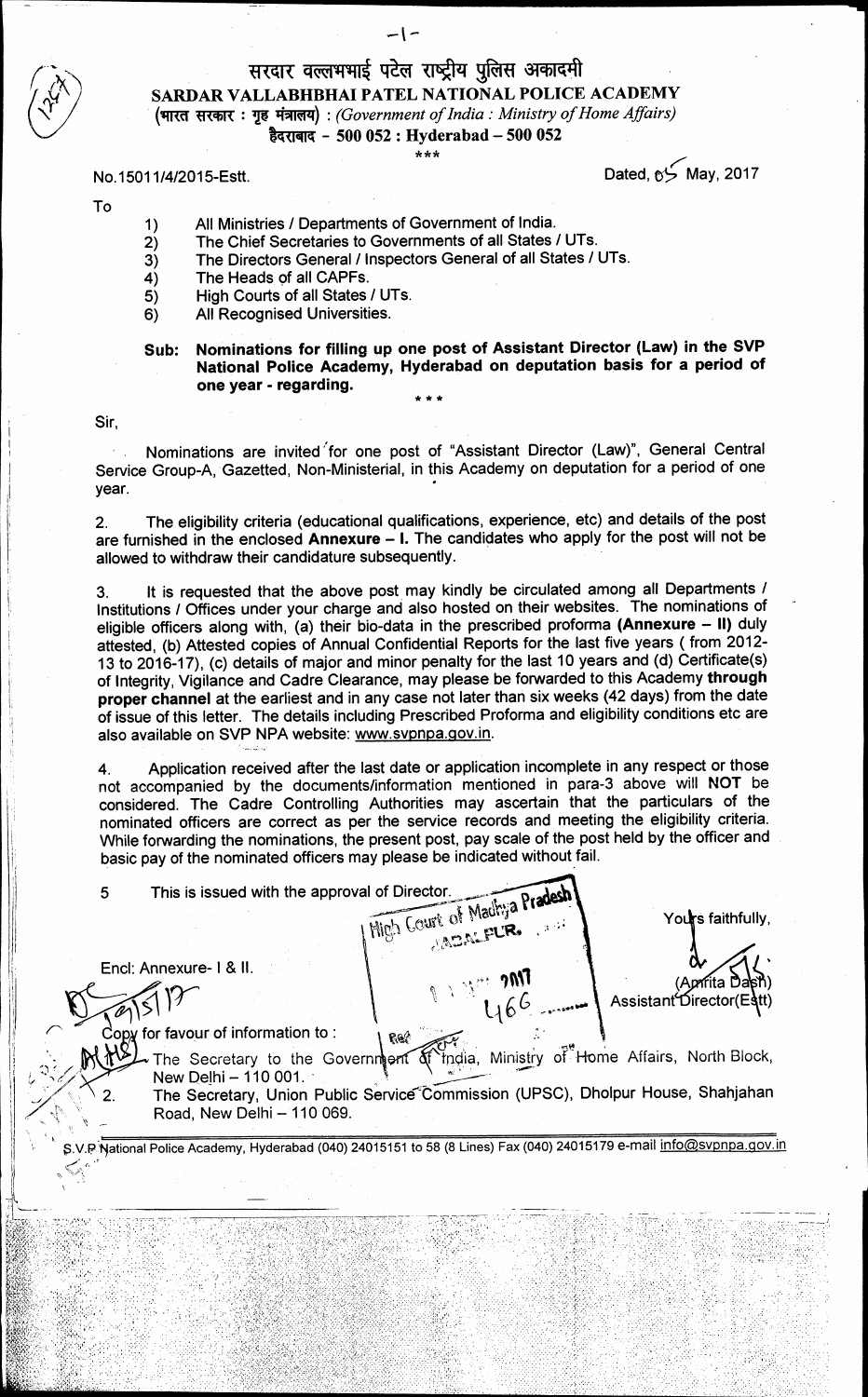# **Details of the post of Assistant Director (Law) in the SVP National Police Academy, Hyderabad — 500 052 (for one year deputation) \*\*\***

| S No.                   |                                   |                                                         |
|-------------------------|-----------------------------------|---------------------------------------------------------|
| 1                       |                                   |                                                         |
|                         | Name of the Post                  | <b>Assistant Director (Law)</b>                         |
| 2 <sup>1</sup>          | <b>Classification of the Post</b> | <b>General Central Service</b>                          |
|                         |                                   | Group 'A' Gazetted (Non-Ministerial)                    |
|                         |                                   |                                                         |
| $\overline{3}$          | Scale of Pay                      | (a) For serving State Judicial Officers:                |
|                         |                                   | Rs.39530 - 54010/- (State Judicial Scale)               |
|                         |                                   | (b)For IPS Officers:                                    |
|                         |                                   | Level-11: Rs.67700 - 208700/- [Revised]                 |
|                         |                                   |                                                         |
| $\overline{\mathbf{4}}$ | DA.<br><b>HRA</b><br>&<br>Other   | Admissible as per the Central Government Orders from    |
|                         | allowances                        | time to time.                                           |
|                         |                                   |                                                         |
| 5                       | <b>Training Allowance</b>         | 30% on Band Pay and Grade Pay [ on pre-revised          |
|                         |                                   | scale of pay ] as Training Allowance reduced by Special |
|                         |                                   | Pay / Deputation Allowance as per Rules.                |
|                         |                                   |                                                         |
| 6                       | <b>Method of Recruitment</b>      | By Deputation.                                          |
|                         |                                   |                                                         |
| $\overline{7}$          | <b>Eligibility Critera:</b>       | (a) Members of the State Judicial Service in the scale  |
|                         |                                   | of pay Rs.39530 - 54010 (State Judicial Scale)          |
|                         |                                   | working as Civil Judges, with 5 years of service.       |
|                         |                                   | (b) IPS Officers Level in the Pay Matrix Level-11:      |
|                         |                                   | Rs.67700-208700/- (pre-revised:<br>$PB-3 + GP$          |
|                         |                                   | Rs.6600/-) possessing a Degree in Law.                  |
|                         |                                   |                                                         |
|                         |                                   | Desirable:                                              |
|                         |                                   | M.Phil / Doctorate Degree in the concerned subject      |
|                         |                                   | from a recognised University.                           |
| 8                       | Nature of duties                  | To impart training in law subjects to the trainees      |
|                         |                                   | attending various courses in the Academy. Such other    |
|                         |                                   | duties entrusted to him / her from time to time in      |
|                         |                                   | connection with training programmes etc.                |
|                         |                                   |                                                         |

**(KSS Balasubrahmanyam) Administrative Officer(Estt) For Director**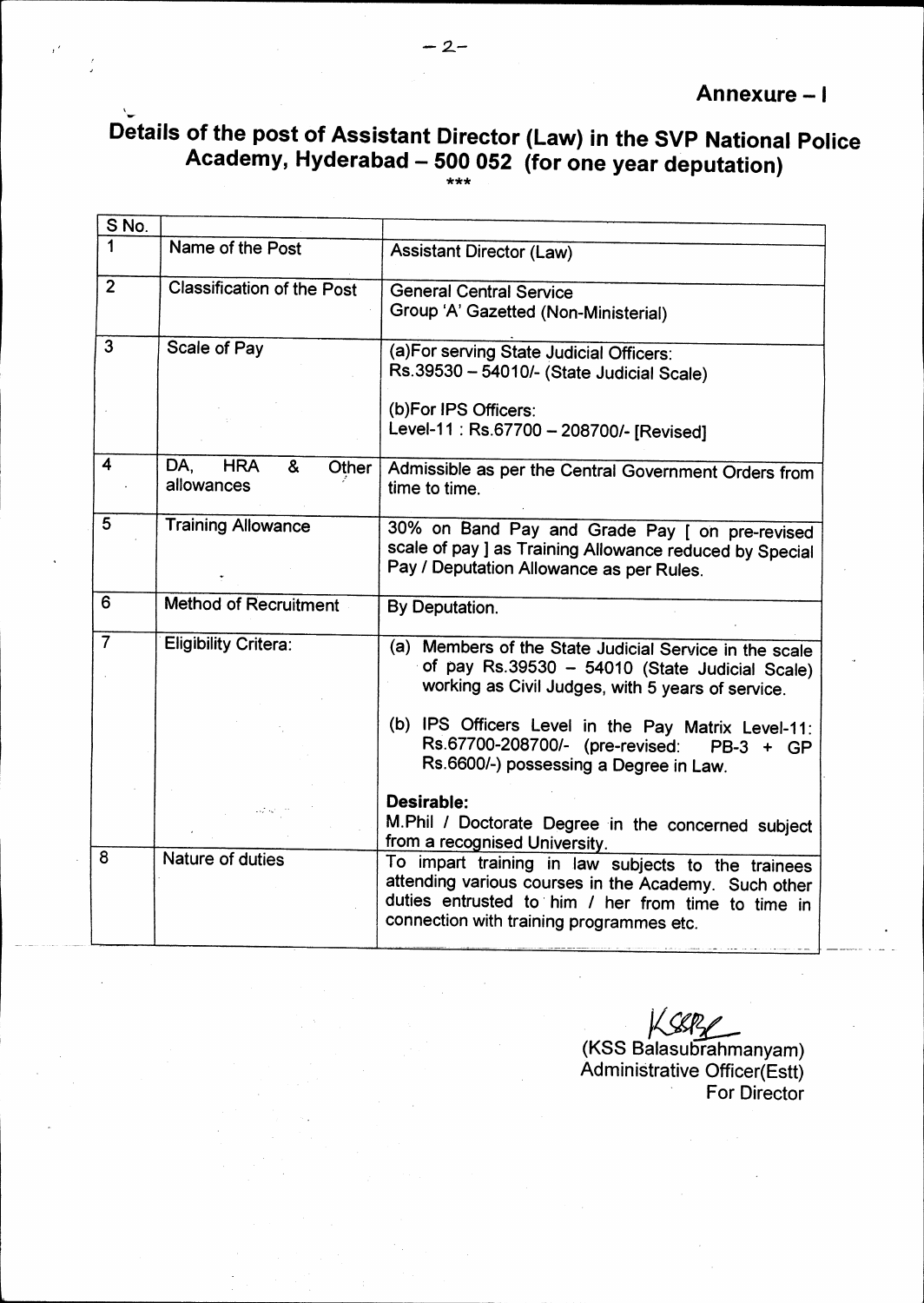**\-CURRICULUM VITAE PROFORMA [For the post of Assistant Director(Law)]** 

- **1. Name of the Candidate (in Block Letters)**
- **2. Date of Birth (in Christian era)**
- **3. Date of retirement under : Central/State Government Rules.**
- **4. Educational Qualifications :**
- **5. Whether Educational and other qualifications: required for the post are satisfied. (If any qualification has been treated as equivalent to the one prescribed in the Rules, state the authority for the same)**

|                  |                                  | Qualification/<br><b>Experience</b><br>Required | Qualifications/<br><b>Experience</b><br>possessed by<br>the officer |
|------------------|----------------------------------|-------------------------------------------------|---------------------------------------------------------------------|
| <b>Essential</b> | - 12<br>$\left( 2\right)$<br>(3) |                                                 |                                                                     |
| <b>Desired</b>   | 2)                               |                                                 |                                                                     |

- **6. Please State clearly whether in the light : of entries made by you above, you meet the requirement of the post.**
- **7. Details of Employment, in chronological order. Enclose a separate sheet duly authenticated by your signature, if the space below is insufficient.**

| Office<br>/ Institution | Post held<br>on regular basis | From | tΟ | Scale of pay<br>and basic pay | Nature of<br>duties<br>(in detail) |  |  |  |
|-------------------------|-------------------------------|------|----|-------------------------------|------------------------------------|--|--|--|
|                         |                               |      |    |                               |                                    |  |  |  |
|                         |                               |      |    |                               |                                    |  |  |  |

**8. Nature of present employment i.e. :**  *Ad-hoc* **or Temporary or** Quasi **Permanent or Permanent.**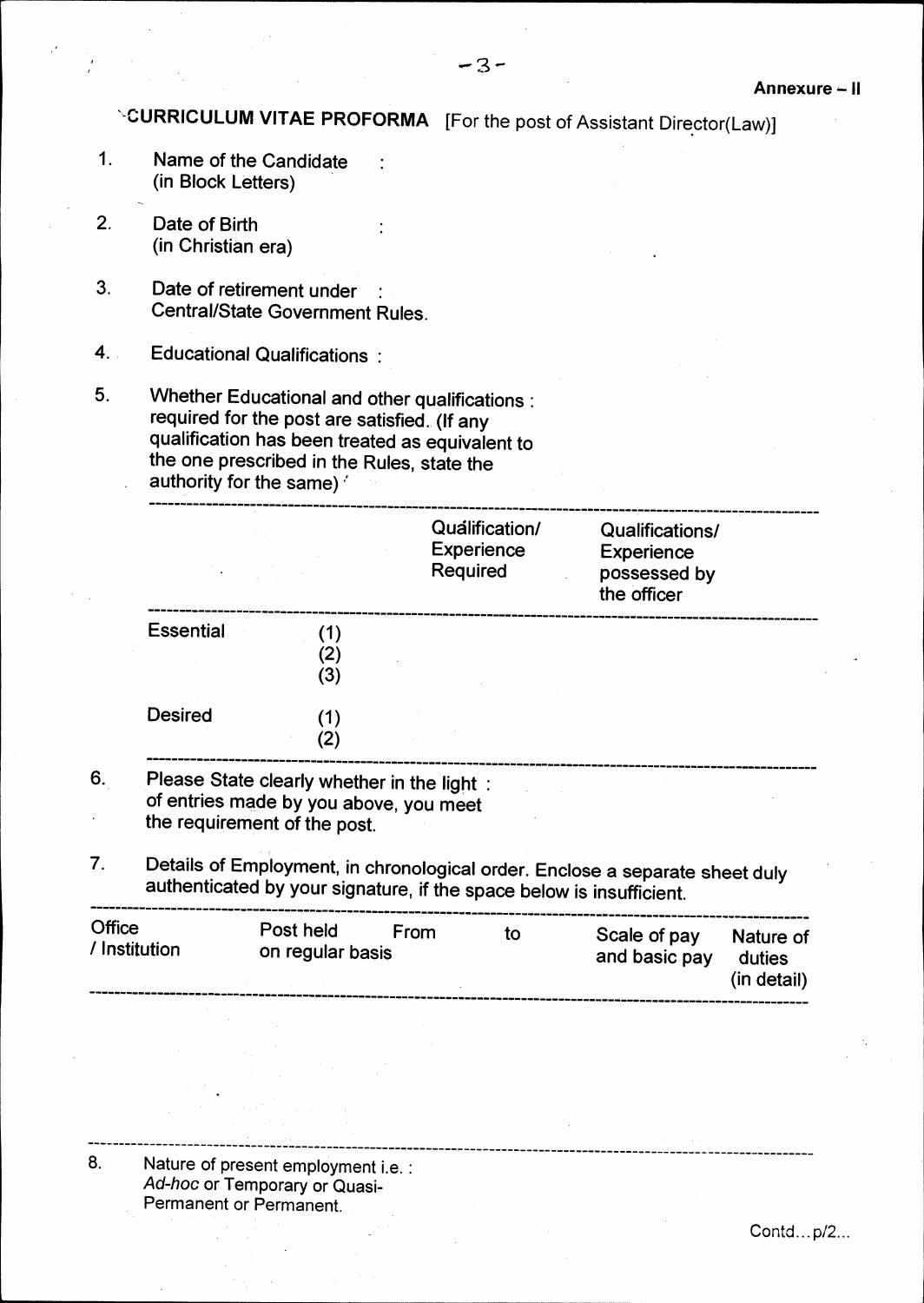- **9. In case the present employment is held on deputation/contract basis, please state** 
	- **a) The date of initial appointment:**
	- **b) Period of appointment on deputation/ contract.**
	- **c) Name of the parent office/ : Organization to which you belong.**

## **10. Additional details about present employment**

- **Please state whether working under (indicate the name of your employer against the relevant column)**
- **a) Central Govt.**
- **b) State Govt.**
- **c) University**
- **d) Others**
- 

**11. Please state whether you are working : in the same Department and are in the feeder grade or feeder to feeder grade.** 

- **12. Are you in Revised Scale of Pay? If yes, give the date from which the revision took place and also indicate the pre-revised scale.**
- **13. Total emoluments per month now drawn.[Basic Pay+ GP & Total emoluments] with latest salary slip in case other than central govt. pay scales:**
- 14. Additional information, if any, **which you would like to mention in support of your suitability for the post. (This among other things may provide**  information with regard to (i) additional **academic qualifications (ii) professional training and (iii) work experience over • and above prescribed in the Vacancy Circular/Advertisement) \_ (Note: Enclose a separate sheet, if the space is insufficient).**
- **15. Please state whether you are applying for deputation**

**Contd...p/3..** 

*.11*